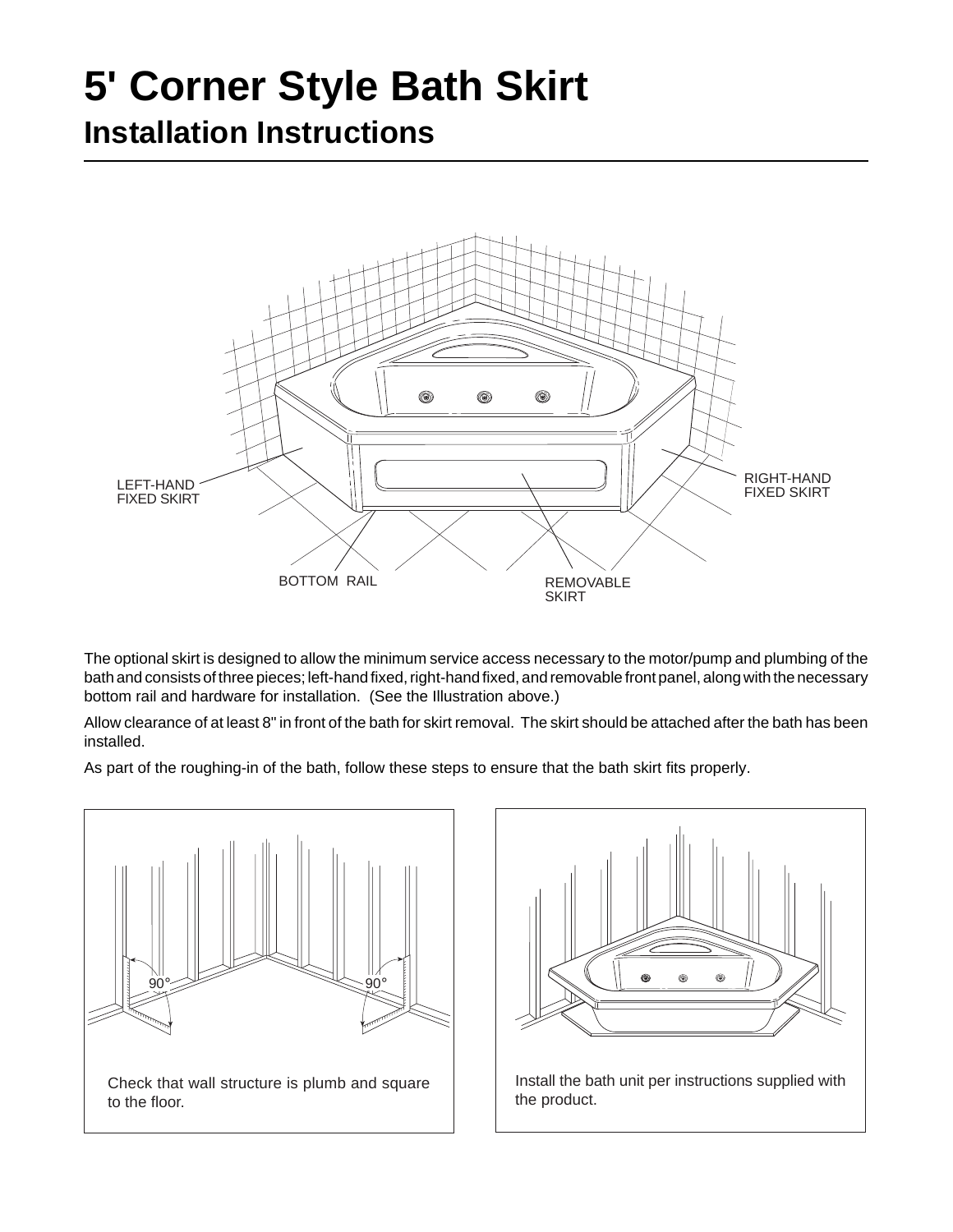## **Bath Skirt Installation**

The bath should already be set and leveled. Electricity should be connected and bath unit tested to be sure it is working properly before installing the skirt.

Mount the five shell clips to the wooden blocks located under the rim of the bath. (See Illustration 1.) Shell clips are to be located 5/8" from the inside of the bath rim edge. Mark hole locations on the blocks using one of the clips as a template. Then drill pilot holes about 1/8" deep with a 3/32" drill. Use caution to avoid drilling through bath rim. Secure the clips to the wooden blocks as shown.



Place the 21" long aluminum angle strips at each side of the bath. They should be located 7/8" from the stud wall and 1/4" behind a plumb line dropped from the edge of the bath rim. Fasten the aluminum angles to the subfloor using the screws provided (See Illustration 2.)

Clean an area about 2" long, approximately 4" from each end, on the bottom of the skirt and on the skirt rail with isopropyl alcohol. Attach strips of self-adhesive Velcro® hook tape to the rail and the loop tape to the skirt, where cleaned, ensuring that the tapes will mesh properly. (See Illustration 3.)

Lift skirt up under bath at a slight angle, engaging the shell clips. Drop down and into place against skirt rail.

Follow the same procedure for the installation of the other fixed skirt.

To install the removable skirt. (See Illustration 4.) Lay the remaining skirt rail (47-1/4" long) between the fixed skirts. Ensure that the front edges of the side skirt panels are in line with the contour of the bath rim edge and are vertical. Locate the front surfaces of the skirt rail 5/8" behind the front surfaces of the side panels as shown. Fasten the bottom rail to the floor using the screws provided.

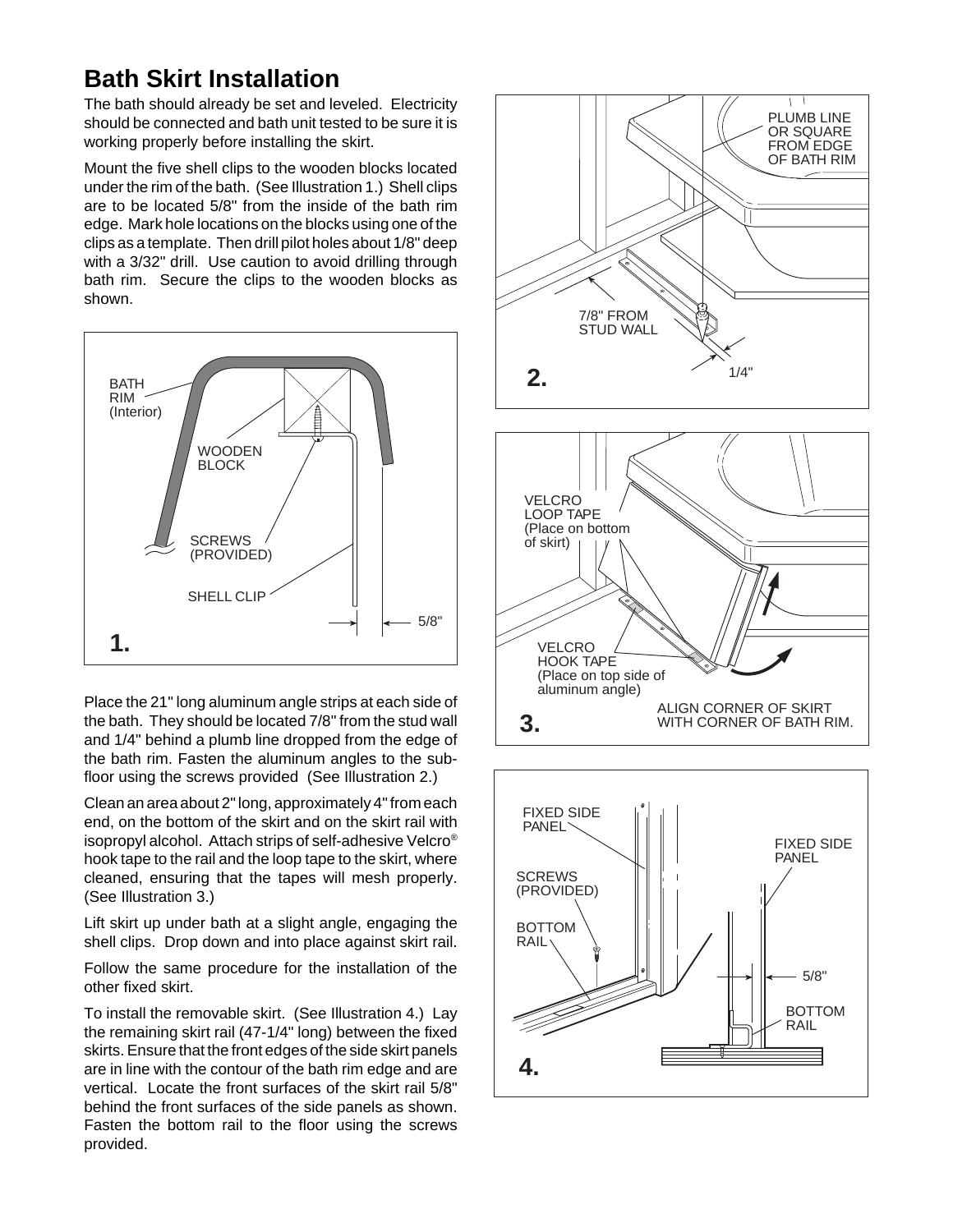

Clean an area about 2" long in the center, and 3" from each end of the rail and the bottom of the skirt with isopropyl alcohol. (See illustration 5). Attach strips of Velcro®, as before, hook tape to rail, loop tape to skirt, ensuring that they will mesh when the skirt is installed.

![](_page_2_Figure_2.jpeg)

Lift the top of the skirt up under the rim of the bath, engaging the clip. Swing the bottom of the skirt in towards the rail and lower the skirt onto it. The Velcro® tapes will mesh, holding the skirt in place. Proceed with the installation of the wall and finished flooring materials.